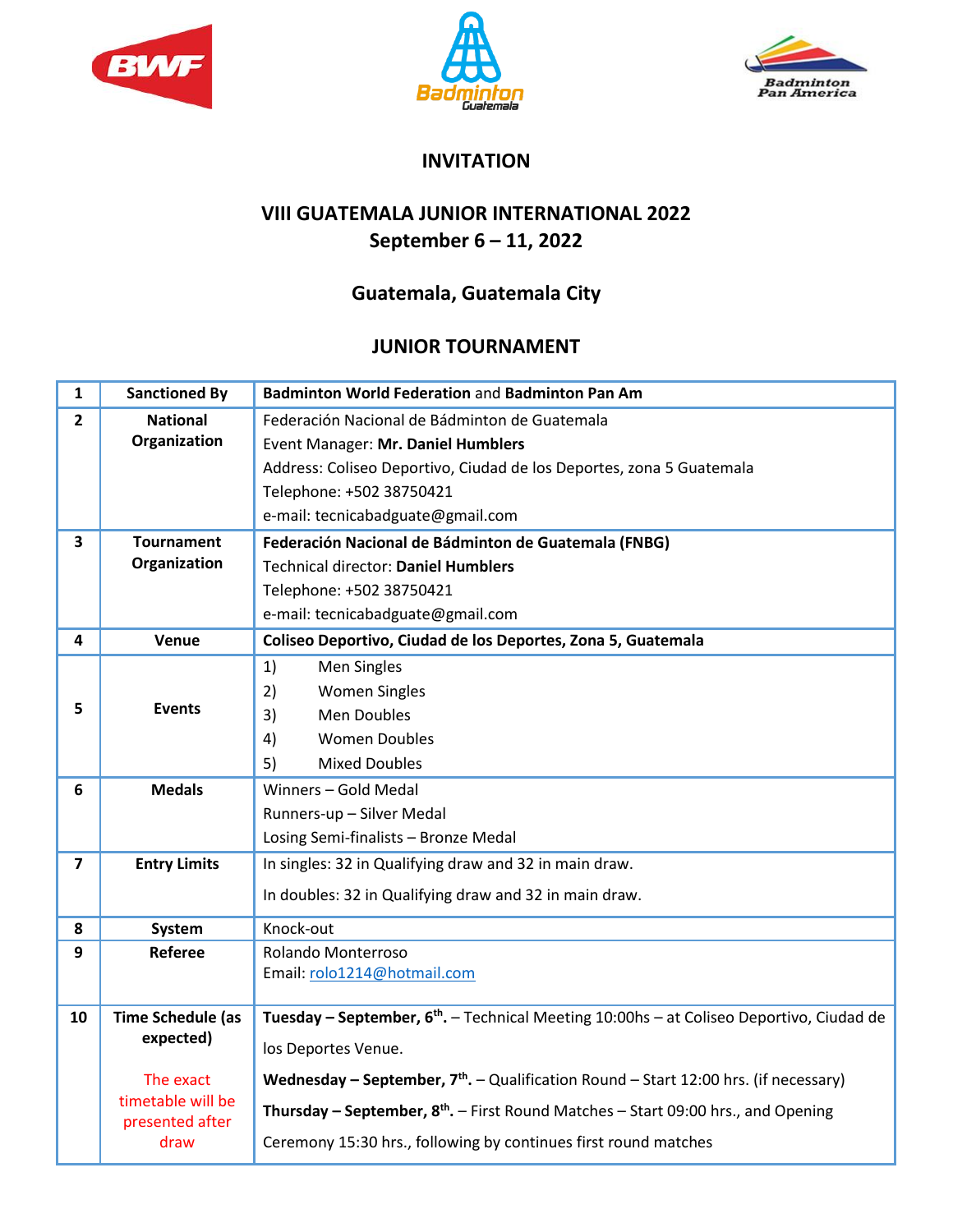





|    |                                                    | Friday - September, 9 <sup>th</sup> . - Tournament continues - Main Draws                                                                                                                                                                                                                                                                                                                                                 |
|----|----------------------------------------------------|---------------------------------------------------------------------------------------------------------------------------------------------------------------------------------------------------------------------------------------------------------------------------------------------------------------------------------------------------------------------------------------------------------------------------|
|    |                                                    | Saturday - September, $10^{th}$ . - Semifinals                                                                                                                                                                                                                                                                                                                                                                            |
|    |                                                    | Sunday – September, $11^{th}$ . – Finals                                                                                                                                                                                                                                                                                                                                                                                  |
| 11 | <b>Entries: Online</b><br>entry only               | Please use this link for Entries on line.                                                                                                                                                                                                                                                                                                                                                                                 |
|    |                                                    | https://bwf.tournamentsoftware.com/tournament/A7A09596-3275-4D61-85CA-<br>B1D0D1EED509                                                                                                                                                                                                                                                                                                                                    |
|    |                                                    | All Entries must be made by using the BWF Online Entry System.<br>Entries must be submitted no later than Tuesday, August 9 <sup>th</sup> . 2022 at 23:59 hrs. (GMT<br>$+8:00$ ).                                                                                                                                                                                                                                         |
|    |                                                    | Players cannot be entered unless they already have a BWF ID-number. In case you wish<br>to enter players, who do not have a BWF ID-number, since July of 2014 each MA can<br>create the ID through Online Entry System.                                                                                                                                                                                                   |
| 12 | <b>Entry closing date</b>                          | Tuesday, August 9th. 2022                                                                                                                                                                                                                                                                                                                                                                                                 |
| 13 | M&Q World<br><b>Ranking report</b>                 | Tuesday, August 9th. 2022                                                                                                                                                                                                                                                                                                                                                                                                 |
| 14 | M&Q Publish on                                     | Friday, August 12th. 2022                                                                                                                                                                                                                                                                                                                                                                                                 |
| 15 | <b>BPAC web site</b><br><b>Ranking for Seeding</b> | Tuesday, August 16th. 2022                                                                                                                                                                                                                                                                                                                                                                                                |
|    | <b>Main Draw</b>                                   |                                                                                                                                                                                                                                                                                                                                                                                                                           |
| 16 | <b>Seeding Publish on</b><br><b>BPAC web site</b>  | Friday, August 19th. 2021                                                                                                                                                                                                                                                                                                                                                                                                 |
| 18 | Withdrawal<br><b>Without Penalty</b>               | Monday, August 22 <sup>n</sup> . 2022 11:59 PM (GMT +8:00) BWF HQ Kuala Lumpur Malaysia                                                                                                                                                                                                                                                                                                                                   |
| 19 | Draw date                                          | Tuesday, August 23rd. 2022                                                                                                                                                                                                                                                                                                                                                                                                |
| 20 | <b>Entry fees</b>                                  | US\$ 100.00 per player (not event)<br>Payed in cash before beginning of tournament. We will not accept old dollar bills.<br>If entry fees are not paid according to the regulations, the players concerned are not<br>allowed to play.<br>The member association that enters a player into a circuit tournament is responsible<br>for paying the entry fees for that player.                                              |
| 21 | <b>Shuttles</b>                                    | YONEX AEROSENSA 30                                                                                                                                                                                                                                                                                                                                                                                                        |
| 22 | <b>Courts</b>                                      | 3 Court mats for competition and 2 for warm up.                                                                                                                                                                                                                                                                                                                                                                           |
| 23 | <b>Conditions</b>                                  | The draw will be conducted under the BWF Competition Regulations.                                                                                                                                                                                                                                                                                                                                                         |
| 24 | <b>Withdrawals</b>                                 | Please ensure that the organizer will be informed immediately when a player has to<br>withdraw, together with the reason.<br>Attention: Any withdrawal after the Monday immediately preceding the draw, for any<br>reason whatsoever, renders the Member Association concerned liable to an amount of \$<br>150.00 for the inconvenience caused by the withdrawal (as defined in BWF General<br>Competition Regulations). |
|    |                                                    | Withdrawals without penalty Monday, August 22 <sup>nd</sup> . 2022<br>Until 23:59 PM (GMT +8:00) BWF HQ Kuala Lumpur Malaysia                                                                                                                                                                                                                                                                                             |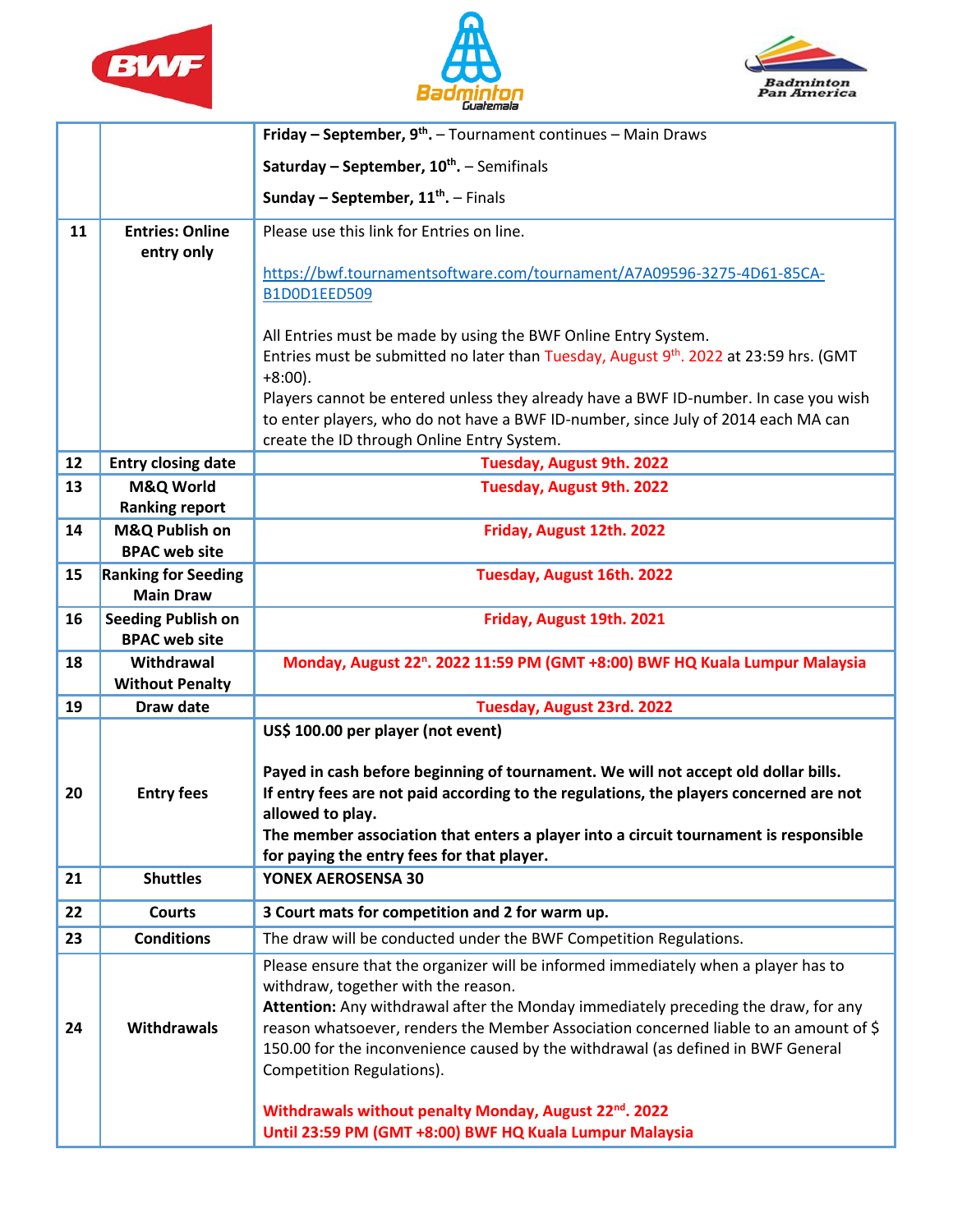





| 25 | <b>Visa</b>                               | Important for all players who need visa for Guatemala. Please request immediately from                                                                                                                                                                                                                                                                                                                                                                                                                                                                                                                                                                                                                                                                          |
|----|-------------------------------------------|-----------------------------------------------------------------------------------------------------------------------------------------------------------------------------------------------------------------------------------------------------------------------------------------------------------------------------------------------------------------------------------------------------------------------------------------------------------------------------------------------------------------------------------------------------------------------------------------------------------------------------------------------------------------------------------------------------------------------------------------------------------------|
|    |                                           | Badminton Guatemala National Federation an official INVITATION LETTER and apply as                                                                                                                                                                                                                                                                                                                                                                                                                                                                                                                                                                                                                                                                              |
|    |                                           | soon as possible. (e-mail: tecnicabadguate@gmail.com). Necessary to indicate the full                                                                                                                                                                                                                                                                                                                                                                                                                                                                                                                                                                                                                                                                           |
|    |                                           | name and Passport number.                                                                                                                                                                                                                                                                                                                                                                                                                                                                                                                                                                                                                                                                                                                                       |
| 26 | <b>Airport</b>                            | Aeropuerto Internacional La Aurora, Guatemala - (5.1 km away from the hotel)                                                                                                                                                                                                                                                                                                                                                                                                                                                                                                                                                                                                                                                                                    |
|    |                                           | <b>Official Hotel</b>                                                                                                                                                                                                                                                                                                                                                                                                                                                                                                                                                                                                                                                                                                                                           |
|    |                                           | (Bookings must be made directly with the hotel)                                                                                                                                                                                                                                                                                                                                                                                                                                                                                                                                                                                                                                                                                                                 |
|    |                                           |                                                                                                                                                                                                                                                                                                                                                                                                                                                                                                                                                                                                                                                                                                                                                                 |
|    |                                           | <b>Conquistador Hotel</b>                                                                                                                                                                                                                                                                                                                                                                                                                                                                                                                                                                                                                                                                                                                                       |
|    |                                           | Vía 5 4-68 zona 4, Guatemala                                                                                                                                                                                                                                                                                                                                                                                                                                                                                                                                                                                                                                                                                                                                    |
|    |                                           | www.hotelconquistador.com.gt                                                                                                                                                                                                                                                                                                                                                                                                                                                                                                                                                                                                                                                                                                                                    |
|    |                                           | Single room standard with breakfast: USD 77.00                                                                                                                                                                                                                                                                                                                                                                                                                                                                                                                                                                                                                                                                                                                  |
|    |                                           | Twin room standard with breakfast: USD 93.00                                                                                                                                                                                                                                                                                                                                                                                                                                                                                                                                                                                                                                                                                                                    |
|    |                                           | Triple room standard with breakfast: USD 127.30                                                                                                                                                                                                                                                                                                                                                                                                                                                                                                                                                                                                                                                                                                                 |
|    |                                           | Note: Rates quoted are per room and per night. Includes gym, Wi-Fi and pool access.                                                                                                                                                                                                                                                                                                                                                                                                                                                                                                                                                                                                                                                                             |
|    |                                           |                                                                                                                                                                                                                                                                                                                                                                                                                                                                                                                                                                                                                                                                                                                                                                 |
|    |                                           | Check-in Time: 3pm / Check out Time: 12 hours' noon.<br>Breakfast time - 6:30am to 10:30am                                                                                                                                                                                                                                                                                                                                                                                                                                                                                                                                                                                                                                                                      |
| 27 | <b>Accommodation</b>                      |                                                                                                                                                                                                                                                                                                                                                                                                                                                                                                                                                                                                                                                                                                                                                                 |
|    |                                           | <b>Terms &amp; Conditions:</b>                                                                                                                                                                                                                                                                                                                                                                                                                                                                                                                                                                                                                                                                                                                                  |
|    |                                           | 1. Early check-in or any late check-out may be requested and is subject to room                                                                                                                                                                                                                                                                                                                                                                                                                                                                                                                                                                                                                                                                                 |
|    |                                           | availability.                                                                                                                                                                                                                                                                                                                                                                                                                                                                                                                                                                                                                                                                                                                                                   |
|    |                                           | 2. For late check-out: between 12:00 - 18:00 hrs are 50% of the room charge. After                                                                                                                                                                                                                                                                                                                                                                                                                                                                                                                                                                                                                                                                              |
|    |                                           | 18:00 hrs are one (01) night room charge.                                                                                                                                                                                                                                                                                                                                                                                                                                                                                                                                                                                                                                                                                                                       |
|    |                                           | 3. Any early departure or amendment of dates after check-in shall be subject to 100%                                                                                                                                                                                                                                                                                                                                                                                                                                                                                                                                                                                                                                                                            |
|    |                                           | cancellation fee.                                                                                                                                                                                                                                                                                                                                                                                                                                                                                                                                                                                                                                                                                                                                               |
|    |                                           | 4. Airport transfer and daily shuttle service (to and from official hotel and tournament                                                                                                                                                                                                                                                                                                                                                                                                                                                                                                                                                                                                                                                                        |
|    |                                           | venue) will be made available.                                                                                                                                                                                                                                                                                                                                                                                                                                                                                                                                                                                                                                                                                                                                  |
|    |                                           |                                                                                                                                                                                                                                                                                                                                                                                                                                                                                                                                                                                                                                                                                                                                                                 |
|    |                                           |                                                                                                                                                                                                                                                                                                                                                                                                                                                                                                                                                                                                                                                                                                                                                                 |
|    |                                           | In high occupancy season, it will be RACK rate and must prepay their rooms,                                                                                                                                                                                                                                                                                                                                                                                                                                                                                                                                                                                                                                                                                     |
|    |                                           | THERE WILL BE NO REFUNDS.                                                                                                                                                                                                                                                                                                                                                                                                                                                                                                                                                                                                                                                                                                                                       |
| 28 | <b>Transportation</b>                     | Transportation will be arrange only if the team stays at the official hotel, schedule will be                                                                                                                                                                                                                                                                                                                                                                                                                                                                                                                                                                                                                                                                   |
|    |                                           |                                                                                                                                                                                                                                                                                                                                                                                                                                                                                                                                                                                                                                                                                                                                                                 |
| 29 |                                           |                                                                                                                                                                                                                                                                                                                                                                                                                                                                                                                                                                                                                                                                                                                                                                 |
|    |                                           |                                                                                                                                                                                                                                                                                                                                                                                                                                                                                                                                                                                                                                                                                                                                                                 |
|    |                                           |                                                                                                                                                                                                                                                                                                                                                                                                                                                                                                                                                                                                                                                                                                                                                                 |
|    |                                           |                                                                                                                                                                                                                                                                                                                                                                                                                                                                                                                                                                                                                                                                                                                                                                 |
| 31 | <b>Medical insurance</b>                  | To be arranged individually by participants.                                                                                                                                                                                                                                                                                                                                                                                                                                                                                                                                                                                                                                                                                                                    |
| 32 | <b>Doping Control</b>                     | Doping control in badminton, in accordance with BWF Anti-Doping Regulations, is                                                                                                                                                                                                                                                                                                                                                                                                                                                                                                                                                                                                                                                                                 |
|    |                                           |                                                                                                                                                                                                                                                                                                                                                                                                                                                                                                                                                                                                                                                                                                                                                                 |
|    |                                           |                                                                                                                                                                                                                                                                                                                                                                                                                                                                                                                                                                                                                                                                                                                                                                 |
|    |                                           |                                                                                                                                                                                                                                                                                                                                                                                                                                                                                                                                                                                                                                                                                                                                                                 |
|    |                                           |                                                                                                                                                                                                                                                                                                                                                                                                                                                                                                                                                                                                                                                                                                                                                                 |
|    |                                           |                                                                                                                                                                                                                                                                                                                                                                                                                                                                                                                                                                                                                                                                                                                                                                 |
| 30 | <b>Uniforms</b><br><b>Medical service</b> | <b>Cancellation policy:</b><br>Groups must be canceled 15 days before the arrival of the group.<br>delivered at the arrival of the teams.<br>According to BPAC regulations for all tournaments the player's name and country on the<br>back of the shirts, is mandatory. (WBF GCR, referring player's clothing, designs,<br>advertising and lettering).<br>Medical support (doctor and physiotherapist) will be available at the venue.<br>conducted out-of-competition and in-competition with the collection of urine and/or<br>blood samples.<br>Athletes are responsible for any substance found in their body. Before an athlete takes<br>any medication, they should check with their doctor, and if necessary, get a Therapeutic<br>Use Exemption (TUE). |